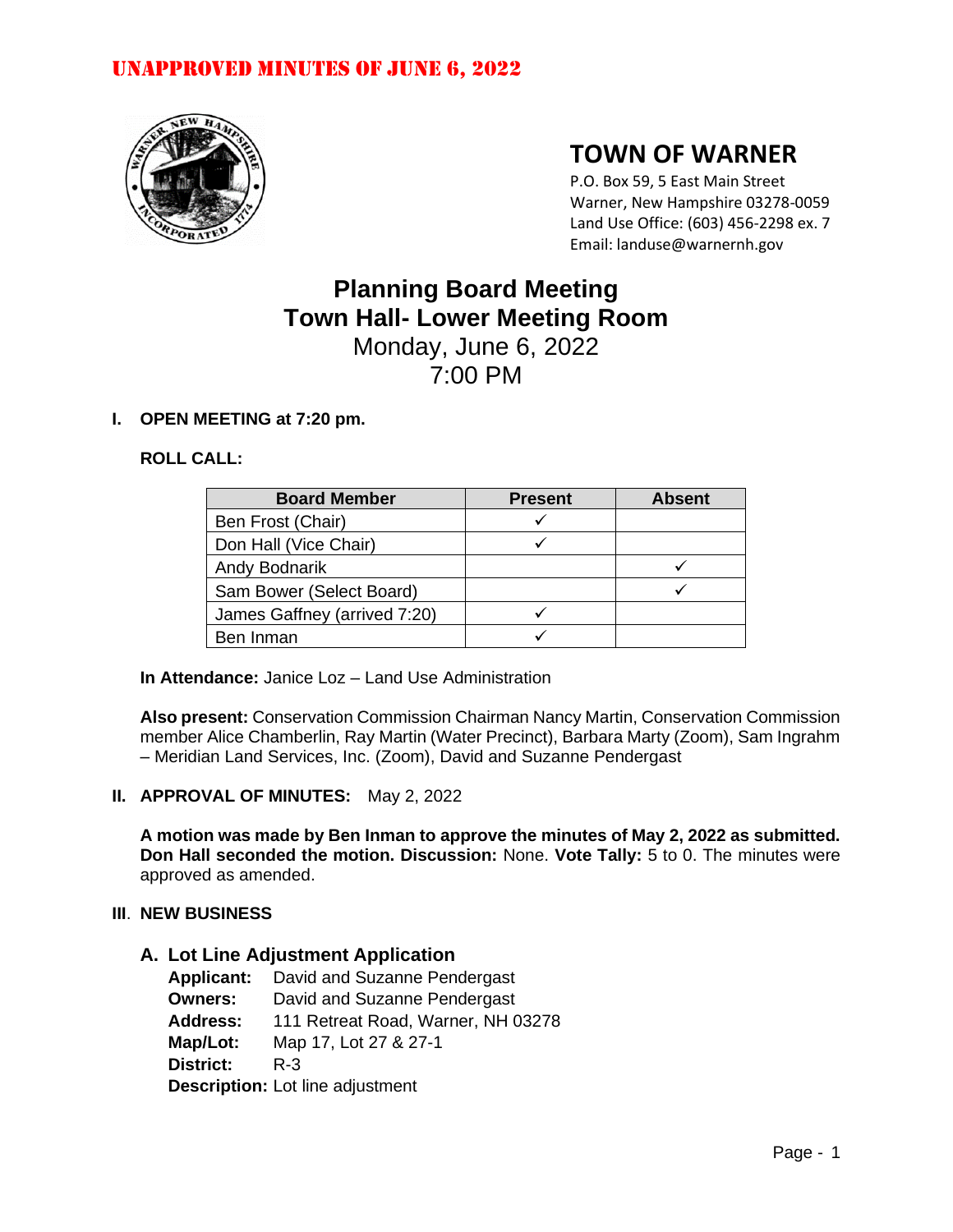Chair Frost said that David and Suzanne Pendergast were present and explained they came before the Planning Board about this property about five years ago. Since then it was found the best place for a house to be situated on their property was in the wet area. They preferred to move the lot line to allow for a shed to be built.

Sam Ingrahm from Meridian Land Services was present, as he put the plan together. He said it was a simple lot line adjustment. James Gaffney asked if the lot line listed as "former" was actually the current line. Sam said it was. Chair Frost said the Planning Board needed to approve the application as complete.

# **A motion was made by Don Hall to approve the application as complete. Ben Inman seconded the motion. Discussion:** None. **Vote Tally:** 4 to 0. The application was considered complete.

Chair Frost asked if any abutters wished to speak on the matter. An abutter to the north of the property didn't have any concerns. James asked about a detail on the map called "Detail A." It was noted by Sam Ingrahm this was the area around the cemetery. Ben Inman asked about the monument placing. Sam said the two line segments proposed will create two new corners that will be monumented. Chair Frost said the dimensions were not listed. Sam said that Sheet 1 didn't have enough room to give that detail around parcel "A." Sheet 2 includes that information and both sheets will be recorded at the Registry of Deeds.

Chair Frost said that a granite bound and an interior pin will need to be shown on the plan. Sam Ingrahm said he could add this to the plan. Chair Frost said there was an inconsistency on lot areas. On Sheet 1 there is a lot synopsis and the areas are different than what is shown on Sheet 2. Sam said he would look into that and make corrections. Chair Frost said on Sheet 2 with regards to the monumentation along the road to the former lot line (granite bound), there is another monument a few feet to the south of it that says "Pin C." He asked what "Pin C" was. Sam said it is an iron rod with an aluminum cap on it; it was found when they were doing this work and believed it was from the original subdivision that was done prior.

James asked if there had been a driveway there previously that was located on lot 27-1. Sam said he believes the driveway and the house were constructed when the lot was situated. He wasn't part of the plan at that point in time. Mr. Pendergast came to look at the map with James. He said that this was not a driveway. Chair Frost said that it may have been approved a number of years ago but perhaps was put in the wrong place. DPW's jurisdiction is over the placement of driveways; it doesn't really matter in this case. Mr. Pendergast said his builder did put the driveway in the wrong spot but because they were side-by-side family properties, they left it there. This is one of the reasons they are doing this lot line adjustment; to make each of the properties saleable.

**A motion was made by Ben Inman to approve the special conditions to the lot line adjustment of David and Suzanne Pendergast on Map 17, Lots 27, 27-1 as discussed. Don Hall seconded the motion. Discussion:** None. **Vote Tally:** 4 to 0. The lot line adjustment was approved along with the discussed conditions.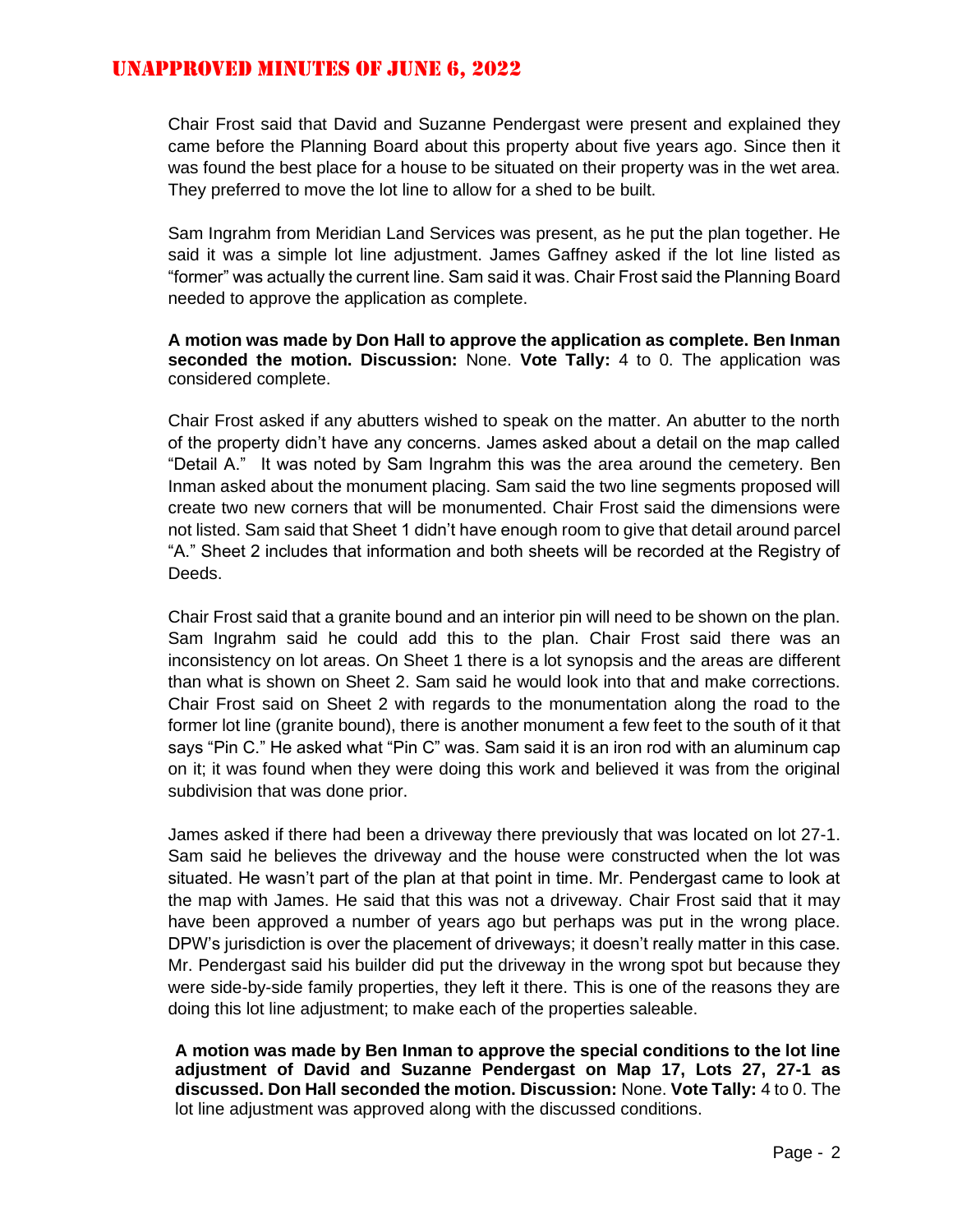Chair Frost said that there were two conditions (monumentation and a correction for the area of the lots) that needed to be made. Once the fees are paid, Chair Frost would sign the plan on behalf of the Planning Board.

# **B. Owner of Reeds North, Steve (?)**

Chair Frost said that he had gone on a site walk in May. Steve would offer some outside dining which requires an amendment to their liquor license and their site plan. Steve said they are required to go before the Select Board due to the fact that they would be serving alcohol. The Select Board said that if they wanted to add more seating later on, they would need to come for a site visit. This is a unique situation as the parking area and the sidewalk to the property is privately owned and maintained. The Select Board do not want them to block the sidewalk. However, if they serve alcohol outside, the sidewalk and area has to be roped off. They use the sidewalk mostly for take-out orders and may also have some tiny tables for seating a couple of people to eat their takeout food. They would use the "grassy knoll" to the left of the property to put some tables outside for dining with the option to have a cocktail with the meal. They will only be doing this seasonally and on nights and weekends when the other establishments are closed in town. Steve said he was there as the Planning Board wished to see him about this expansion of use; he was there to answer any questions.

Ben Inman said he was happy to hear that the owner was working with his neighbors. He thinks they are planning a safe spot for outdoor seating. Don recalled that the previous occupants of that space have a couple tables outside also.

Ben asked about lighting and other details, such as marketing items and décor that might make its way outside. Steve said they want anything that is put outside to be tasteful. The very small tables they plan to use will go along with their antique theme and the tables on the grass may have an umbrella but nothing in bad taste.

James asked if they would use outdoor heaters or pest control devices. Steve said possibly, so they can extend their outdoor dining season.

Chair Frost noted that this was a conceptual discussion and that no formal vote was required.

## **III. UNFINISHED BUISNESS**

## **A. Groundwater Study Committee – Alice Chamberlin**

Alice said she was there along with Nancy and Ray Martin. Nancy is the Chair of the Conservation Commission and Ray is a representative of the Warner Water District. The grant they have come to discuss originated with the Conservation Commission but the Ground Water Study Committee has also received support from the Selectmen. She said that Don Hall had noted that a lot of work had been done looking at the water resources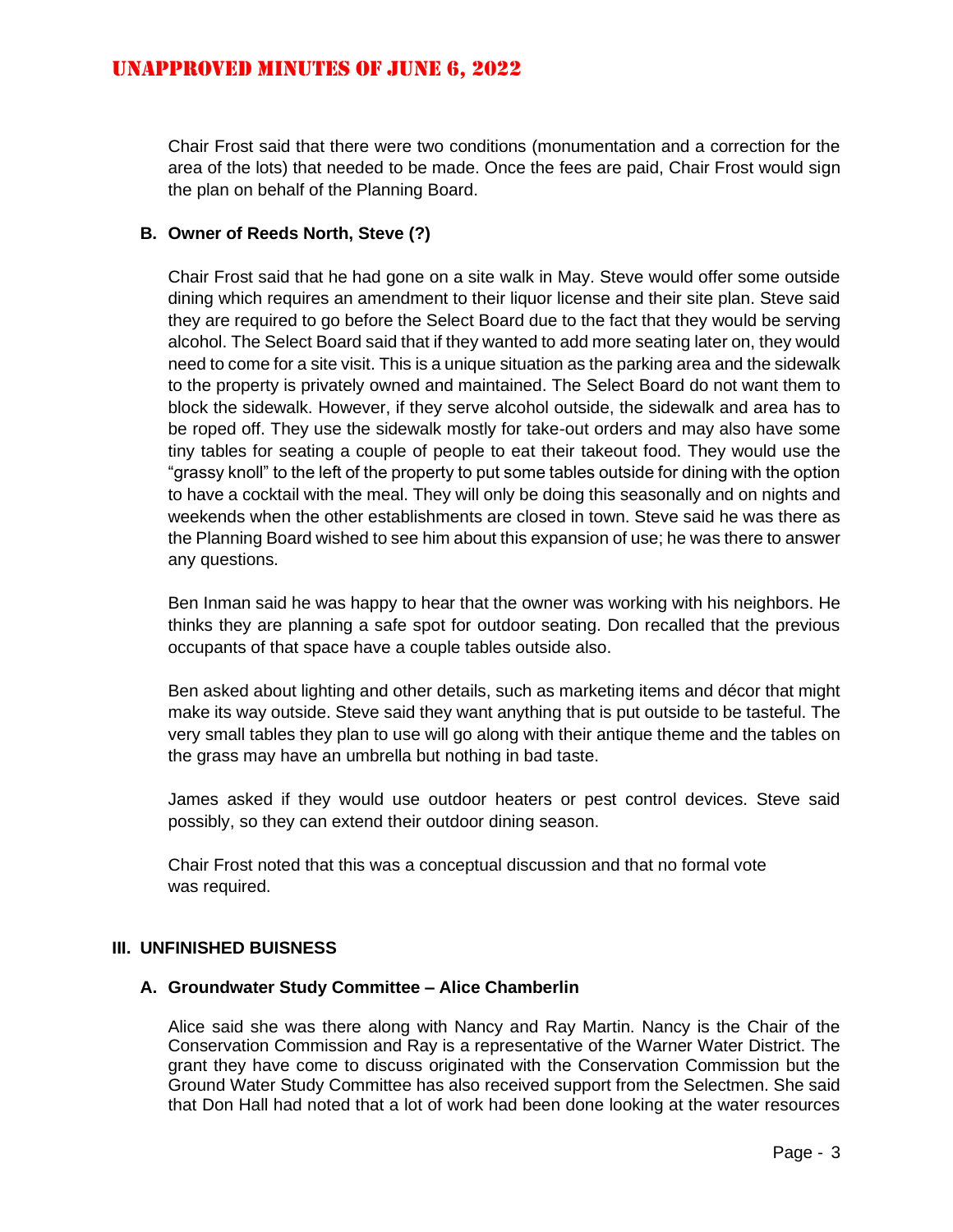between exits 9 and 7 in earlier years. He didn't think that they needed to reinvent the wheel by redoing this study. Alice shared that the technical work that is needed is to update the contaminant resources; this was done with Central NH Regional Planning Commission so no, the other work would not be repeated. Alice said that the study Don mentioned doesn't have anything to do with what they are doing now. They are not looking for a new well site. Don recalled that in the past there were substantial resources identified. He said this was an extensive study and drew a clear picture of what was under the Town. The concern is watching what develops around the exit 7 area because there is an area there that is being subjected with being in close proximity with the water's surface. In looking at any specific area that would be one of the most detrimental; at some point this area will need to be rehabbed. Alice said that this would be included in the update of potential contaminants. The goal with this project is education and awareness and they will need to navigate this topic carefully with the landowners in that area. Don said that this was to be taken as a point of interest.

Alice said that James Gaffney had brought up some important things. One is that the most important way to protect the water is to educate people, which is a big part of the grant. Another thing was the issue of the overreach of a new ordinance. She said that this is why the Planning Board is involved. Nothing happens on a new ordinance without the Planning Board. James said that this wasn't exactly true; the Planning Board's opinion does not make or break a new ordinance. Alice said that they would like to have the support of the Planning Board. She said that they didn't use the term "Gap Analysis" but they need to look at the gap between the state and town regulations to protect the Town water.

James said without this analysis, he doesn't know how any of this moves forward. They will more than likely duplicate or conflict with what exists with state law. He said the Planning Board offered its support to this idea when he wasn't present. He didn't think the application was completely reviewed and found some questionable language. It states that the right thing for Warner is to propose and try to adopt some kind of groundwater ordinance, but this doesn't seem possible without having a gap analysis. What are the applicants of this grant trying to resolve? There is also a piece that says that the Town will be punished if they don't follow through on the grant application. James said he feels there are parallels between what went on with the sidewalk application grant and this grant. His concern is that although it is a difficult thing to do, it hasn't gone to the Town first. He thinks that the order is wrong; it is broad based and he feels that the Town should be consulted before the committees, etc. If the Town is going to ask for money for which there are conditions and consequences, that is what should be floated to the legislative body of the Town; the voters assembled at Town Meeting. James said he recognizes this is not an issue with Alice, but more so the grant, itself and how it is administered.

Alice said that everyone is highly challenged with their time constraints and their volunteer hours available to participate on the Committee. She suggested that if a volunteer from the board can't be found, there are tasks that can be staffed by Central NH Regional Planning Commission. She would then be able to come to the Planning Board to report on how the work and studies are going. Later on, someone from the Board can engage closer with the others on the Committee.

Alice asked that the Committee meetings be held during the day, as one volunteer on the Committee is in the area during the day but not at night. James thought daytime meetings would eliminate the majority of the others on the Committee as they are working. Chair Frost said someone will always be unable to attend the meetings; one time is not likely to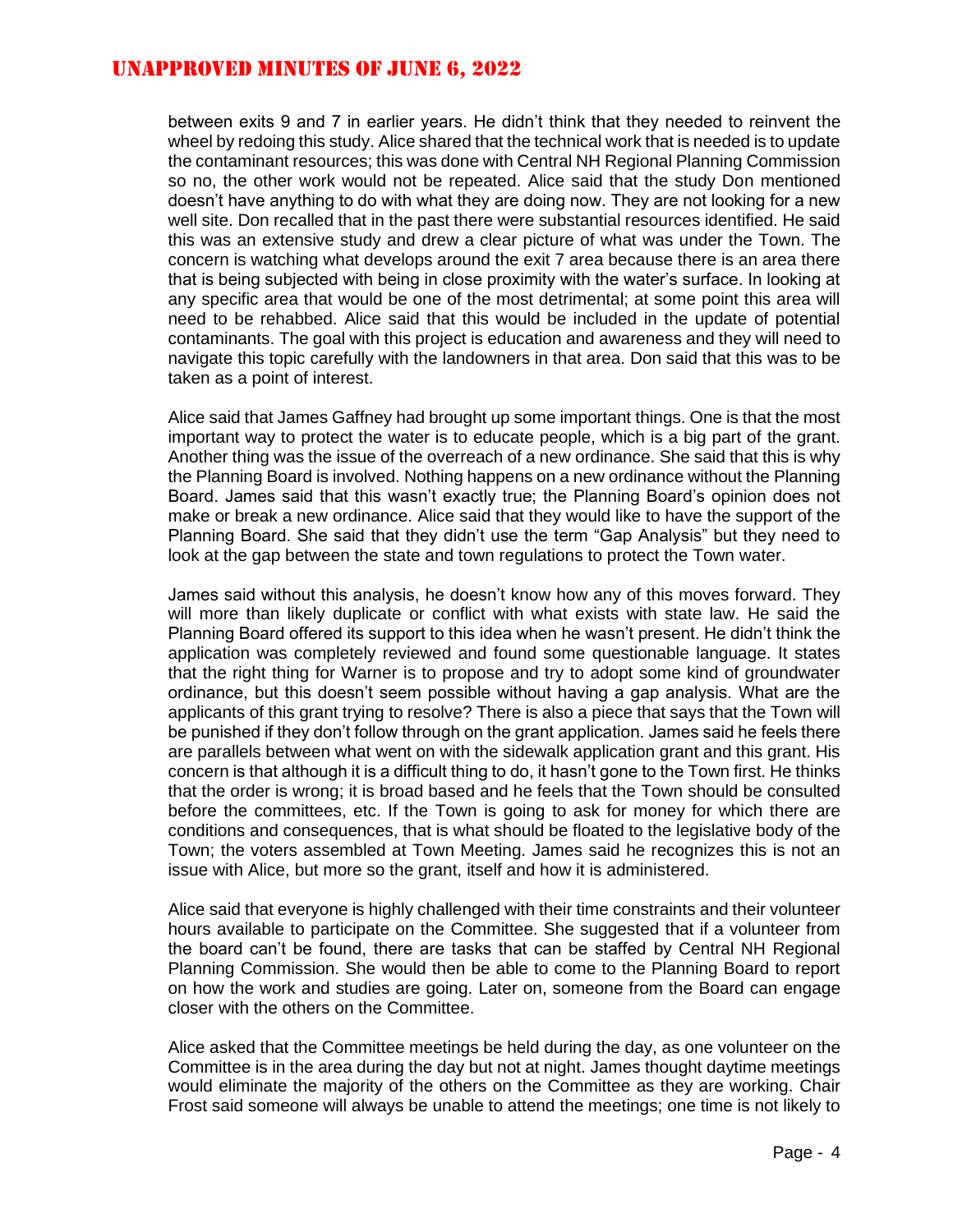work for everyone. Alice said that perhaps they would meet every six weeks.

James thought perhaps Andy Bodnarik had an interest in being on the Committee. Andy was not present at the meeting that evening. Chair Frost said he would check with Andy. If Andy cannot do it, he would be willing to sit on the Committee; this is important for a lot of reasons.

# **C. Housing Committee Discussion**

Chair Frost said the hearings were held and there were several petition zoning amendments. When Clyde Carson was the Planning Board Representative from the Select Board, he promised to create a committee to study the housing issue. David Bates pulled back his support in pushing forward amendments to the Ordinances. They are now without a real Select Board champion. Because of this, Chair Frost feels that the Planning Board should take on creation and implementation of a Housing Committee. They are looking to possibly make some zoning amendments for 2023. A grant opportunity will be available very soon from the State. It is a \$100 million planning initiative and \$5 million will go to towns to get professional assistance to look at their housing plans (master plan, zoning regs.) with regards to housing.

James thought the discussion should begin with asking the question of what is the problem that needs to be addressed, and to consider whether or not this is within the Planning Board's wheelhouse. Chair Frost said this was absolutely in the wheelhouse of the Planning Board as they are well-versed in the Master Plan and creating amendments to regulations and ordinances. It has been brought up at forums and meetings that there is a problem with housing availability in the Town (Town of Warner, NH) and in the region. James agreed that there is a lack of available housing. But is it within the wheelhouse of the Planning Board to substantially address this? This is something that frequently causes problems in a municipality. People look for stability within the Town. When a town has frequent, repetitive changes to zoning ordinances, it makes a lot of people and investors question as to whether this is a town they really want to invest money into. It is a bigger issue when it comes to people looking to bring their business into town. They are looking to invest a substantial amount of money with the expectation that at some point, their investment will be realized. James said his opinion is that if they want to sit down and talk about this, that is fine. Before they go down a big rat hole, they need to ask themselves what the anticipated and unanticipated consequences of doing "x, y and z" and is it reasonable to expect some kind of reasonable outcome. He isn't sure that it is. He doesn't' feel like the cost or affordability of housing has anything to do with the Town's zoning ordinance.

Chair Frost disagreed. Some regulations pose a barrier to development that would otherwise be reasonable. This limits the ability to build housing and increases costs. James said his answer to this is that there are properties the Town owns that should have already been listed and sold. Chair Frost said that that would be a drop in the bucket. The current regulations are looked at by people who purchase a home because they want to protect their asset. Changes to regulation threaten that asset; he recognizes that.

James said the neighborhood exists as a product of the Zoning Ordinance that existed for decades, to some degree. They have neighborhoods in the Town that are hundreds of years old. Chair Frost said he thought it would be great to have a consultant working for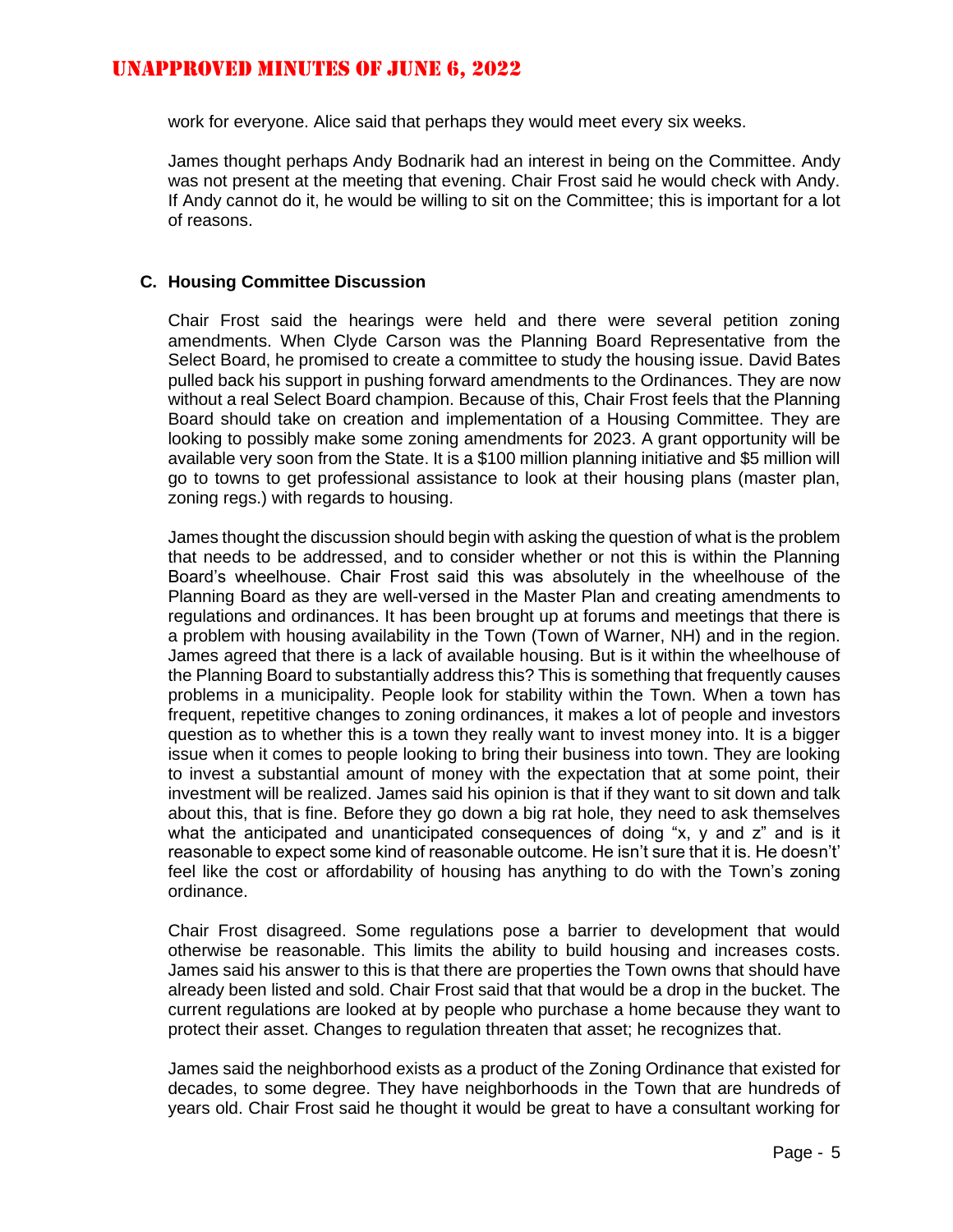the **T**own that could help answer James' questions.

James said he has lived all around the country. He has seen time and time again municipalities muddling with things and screwing them up. There are no consequences. Chair Frost said if things were not done right, it would come back to the Planning Board, as it is their wheelhouse. James said that the Town is liable to implement these ordinances and could then realize that it didn't work out. He said that he and Chair Frost have talked a lot about how the Town seems hostile to businesses coming in; it took ten years for Dunkin Donuts to come to Town. James said that he loves Warner as a rural town. When people approach him, they seem to have the same or similar sentiments as to why they have moved to the Town. If this body is going to start having conversations about changing the playing field, it isn't one that he thinks will be overly popular.

Chair Frost said that a housing committee was promised and support was brought up for changes. If the housing committee does not proceed, changes will come forward anyway. Those are the kind of zoning changes that he believes James would want to avoid. Don said they don't want changes shoved down their throats that they do not want or need. James thought the Planning Board should vote whether or not they, as a body, choose to move forward with this. He said there has been a churn over the last five or six years that has changed with the Board that he doesn't feel has been productive. James thought the Town would benefit from a number of years of stability. That doesn't mean that the Board can't look at things at the same time, but the constant churn is not beneficial, in his opinion. Chair Frost said it that this churn will occur if they choose to do nothing.

Chair Frost said he would quickly come up with a formal proposal. He will not be present at the next meeting, but would bring the proposal to the Board, in August. He said he hears what Don was saying about not shoving things down their throats. Don said this is rural America; if they look at the other towns around them, a considerable amount of new building in Sutton. Six homes in a row; nice homes. He agrees with James in his overviews of this topic. He hesitates when it comes to growth, having been in Warner so long and seeing what has come and gone or what is coming towards them. He doesn't have a lot of time on Earth, but he thinks this would be a hard sell. He doesn't see the overall enthusiasm from people in the community to see them encourage a substantial growth period. Don asked about the Master Plan. What effect would this have on it? Should they look at it before they go too far off the end of the diving board into a pool that doesn't have any water in it? He knows that growth is in the Master Plan.

James said they have talked over the years about looking at the Master Plan and he felt that it needed to be updated. 20-30 minutes of work on the plan should be spent at each meeting. There have been other areas of the Master Plan that they have talked about updating recently (the Use Table), so he feels that it really should be looked at. At the end of the day, the Master Plan is a Planning Board document and is not binding. Chair Frost agreed and said that was to be continued.

## **D. Rules of Procedure Review**

Postponed until Andy Bodnarik, who is absent, can be part of the conversation.

## **IV. COMMUNICATIONS**

None.